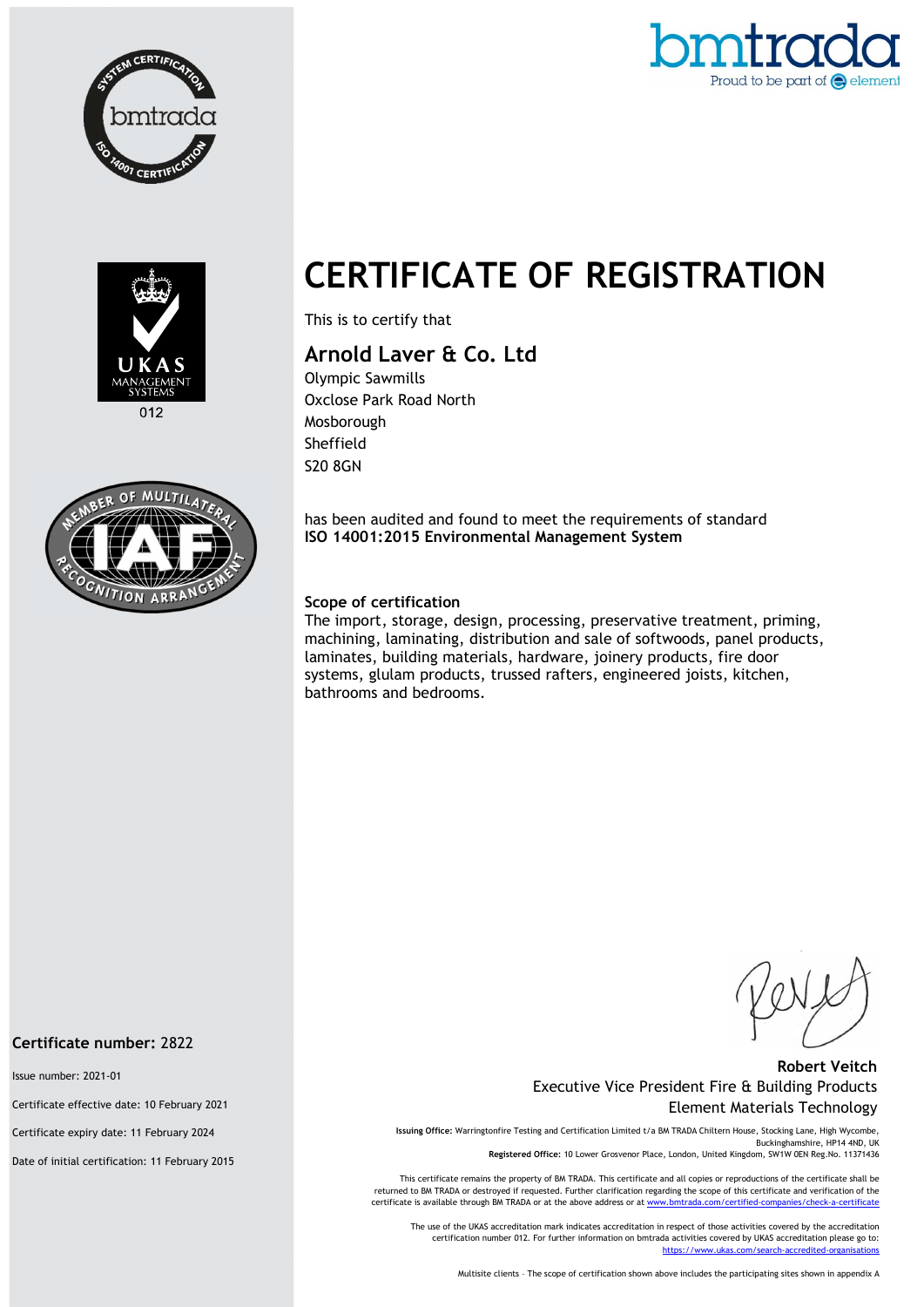

## Appendix A

The network of participating sites shown below is included in the scope of certification shown on certificate number (2822)

| <b>Branch</b>          | <b>Address</b>                                                                                         |
|------------------------|--------------------------------------------------------------------------------------------------------|
| Arnold Laver & Co. Ltd | Dudley Road<br>Oldbury<br>Warley<br><b>West Midlands</b><br><b>B69 3DA</b>                             |
| Arnold Laver & Co. Ltd | Pontefract Road<br>Stourton<br>Leeds<br>West Yorkshire<br><b>LS10 1SW</b>                              |
| Arnold Laver & Co. Ltd | Wagonway Road<br>Hebburn<br>Tyne And Wear<br><b>NE31 1SP</b>                                           |
| Arnold Laver & Co. Ltd | <b>Olympic Sawmills</b><br><b>Oxclose Park Road North</b><br>Mosborough<br>Sheffield<br><b>S20 8GN</b> |
| Arnold Laver & Co. Ltd | <b>Crowle Street</b><br>Hull<br>East Yorkshire<br>HU9 1RH                                              |
| Arnold Laver & Co. Ltd | Manningham Sawmills<br>Canal Road<br><b>Bradford</b><br>Yorkshire<br>BD2 1AR                           |
| Arnold Laver & Co. Ltd | <b>Firs Trading Estate</b><br>Oldington Lane<br>Kidderminster<br><b>DY11 7QN</b>                       |